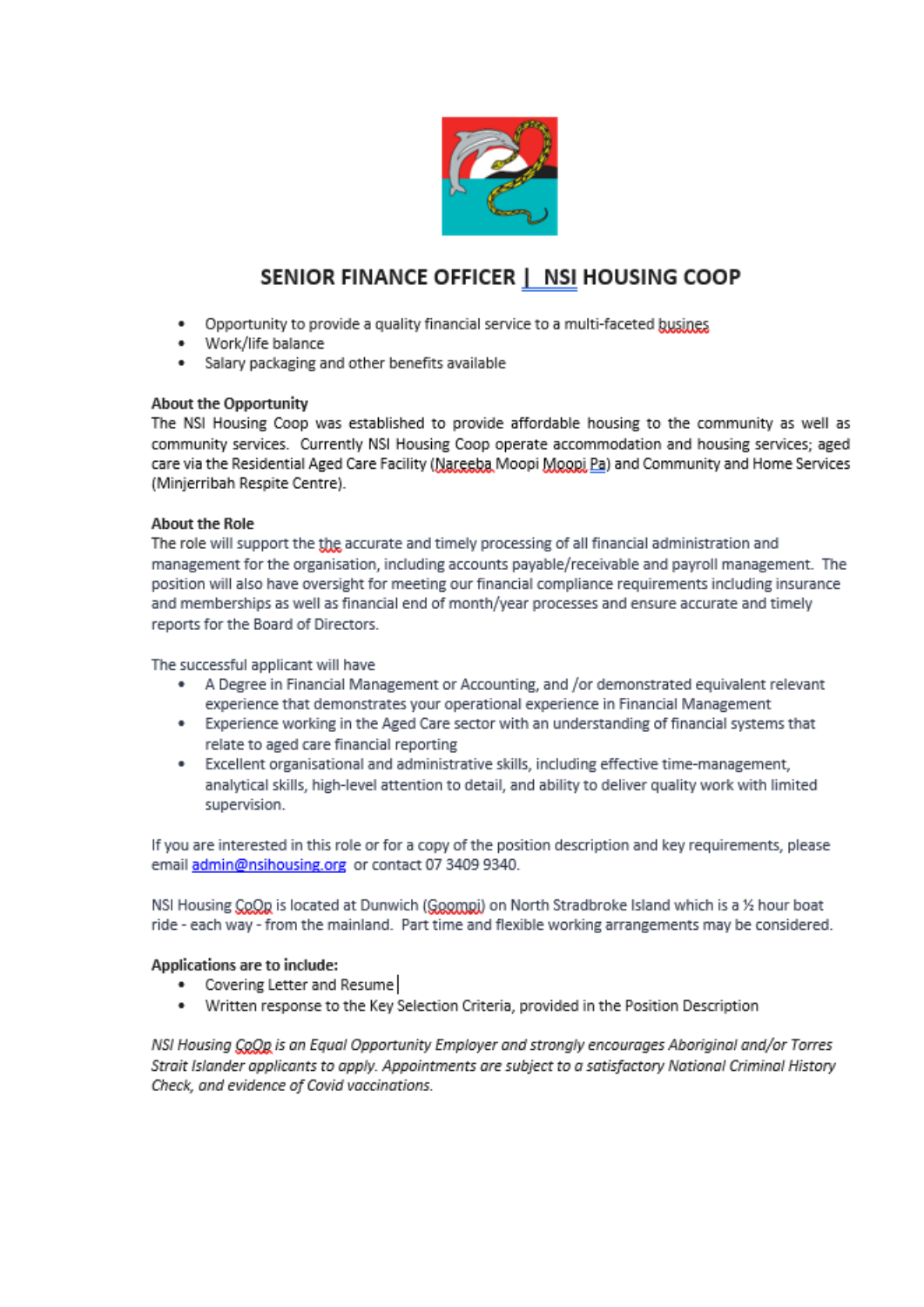

# **North Stradbroke Island Aboriginal and Islanders Housing Cooperative Society Ltd**

| <b>Position Title</b>      | Senior Finance Officer                                              |
|----------------------------|---------------------------------------------------------------------|
| Location                   | Housing Office, 18 Welsby Street, Dunwich                           |
| <b>Employment Status</b>   | Full-time for 38 hours per week. Part time hours may be considered. |
| <b>Position Reports to</b> | <b>General Manager</b>                                              |
| Date Approved              | May 2022                                                            |

## **Organisational Context and Environment**

North Stradbroke Island Aboriginal & Islander Housing Society (the Housing Co-op) has a long history of providing services to the local community. Our services include long term affordable housing to traditional owners, including accommodation at the Myora Caravan Park; and Aged Care Services including residential aged care and in-home and community services for clients living in their home. These services are delivered by our Service Centres – Housing (18 Welsby Street, Dunwich) Minjerriba Respite Centre and Nareeba Moopi Moopi Pa Aged Care.

#### **Purpose of position**

The purpose of the Senior Finance Office is to oversee the accurate and timely processing of all financial administration for the organisation, including accounts payable/receivable and payroll management. The position will also have oversight for meeting our financial compliance requirements including insurance and memberships as well as financial end of month/year processes and ensure accurate and timely reports for the Board of Directors.

#### **Duties and Responsibilities**

#### *Financial Operational Management*

- Ensure the accurate and timely management of accrual accounts with MYOB Advanced, data entry, accounts payable and receivable, journals and General Ledger reconciliations.
- Undertaking reconciliation, BAS, job coding (income/expenditure), budget preparation, invoicing and records management including Bank and Credit Card reconciliation.
- Monitoring and implementation of budgets and work with Management to establish strategies to improve processes and optimize costs with subsequent advice to the General Manager, the Finance Sub Committee and Board.
- Financial analysis of operational and financial data collected from across the business units with the view to draw observations and establish trends and models that will support business decisions.
- Monitoring and implementation of Government funding and acquittals.
- Monitoring and implementation of residential subsidies, charges, and financial accountability.
- Manage and monitor compliance of policies including insurance and membership dates.
- Working with financial auditors to complete year end audit processes and end of year financial reporting including the ACFR.

#### *Payroll:*

- End to end processing and ongoing maintenance of the weekly payroll system. Including
	- o Updating and maintaining payroll records.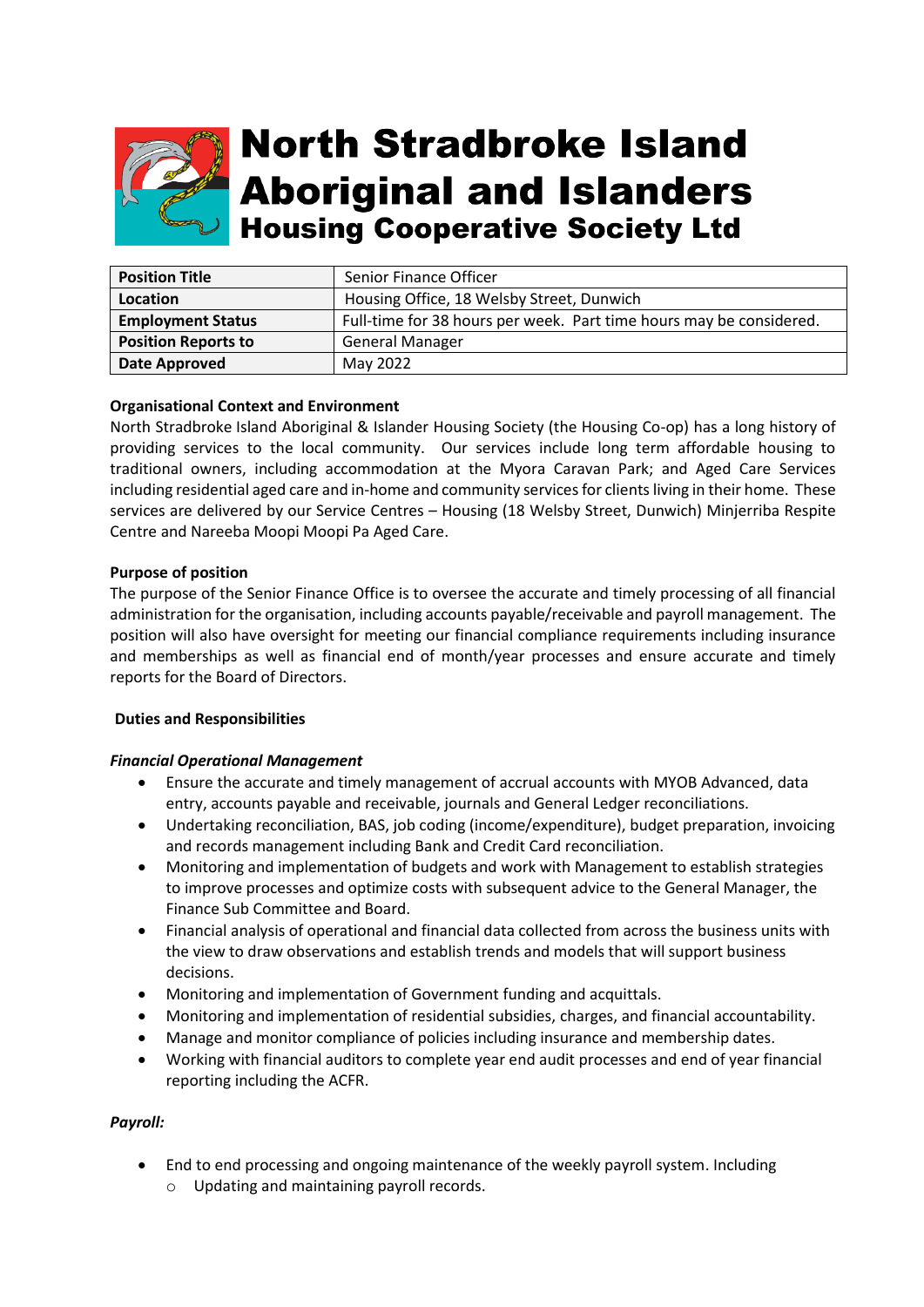- $\circ$  Interpreting Modern awards/agreements and employment contracts in relation to overtime, shift allowances, penalty rates etc. and subsequent updates
- o Reconciliation and payment of payroll, superannuation and tax.
- o Management of termination payments.
- Liaising with staff and management on payroll related queries.
- Maintaining leave reports (including annual leave, personal leave, parental leave, unpaid

leave etc.) Maintenance of QLeave obligations and responsibilities along with providing advice to managers on leave management.

# *Reporting and Compliance*

- Preparation of monthly accrual accounts and in a timely & accurate manner, whilst adhering to other competing deadlines. Management reporting including Consolidated P&L and Balance Sheets, Business unit P&Ls, Consolidated P&L Budget to Actual, along with a Finance Report Summary, all to be presented to the board monthly.
- Preparation of scheduled reports and activities including scheduled monthly, quarterly, half and yearly tasks in line with the Compliance Register.
- Review of annual budgets and provide analysis, utilising cash flow forecast modelling;
- Ensure the maintenance of the Fixed Asset Register and asset management processes.
- Work as a highly independent worker, but also as an integral part of the team.
- Communicate effectively and openly in the workplace.
- Complete tasks in a timely manner and meet strict deadlines.

# *Teamwork Duties:*

- Work as a highly independent worker, but also as an integral part of the team.
- Communicate effectively and openly in the workplace.
- Complete tasks in a timely manner and meet strict deadlines.
- Participate in professional development including self-directed learning and required training.
- Demonstrate knowledge of occupational health & safety, and equal employment opportunity and comply with associated organisational policies.

# *Please note that the responsibilities outlined in this position description are not exhaustive, and only an indication of the work of the role. The Housing Co-op can direct you to carry out duties which it considers are within your level of skill, competence and training.*

# **Key Selection Criteria**

- 1. Degree in Financial Management or Accounting, and /or demonstrated equivalent relevant experience that demonstrates your operational experience in Financial Management and account reporting requirements in reporting for management and the board, forecasting, budgeting and analysis of key performance indicators.
- 2. Demonstrated understanding and experience of at least three (3) years in undertaking processing for a multi-faceted, medium sized organisation including financial and payroll systems.
- 3. Experience working in the Aged Care sector with an understanding of financial systems that relate to aged care financial reporting
- 4. Experience that demonstrates your operational knowledge of the Microsoft Office Suite including Word and Excel, including access to external programs to progress experience with databases and the ability to effectively utilise management information technology systems.
- 5. Demonstrated experience with MYOB Advanced for the full financial function, banking, payables, receivables, people and finance.
- 6. Demonstrated understanding and respect of cultural needs and requirements.
- 7. Excellent interpersonal and communication skills and the ability to communicate with all levels of management and staff to effectively share information.
- **8.** Excellent organisational and administrative skills, including effective time-management, analytical skills, high-level attention to detail, and ability to deliver quality work with limited supervision.